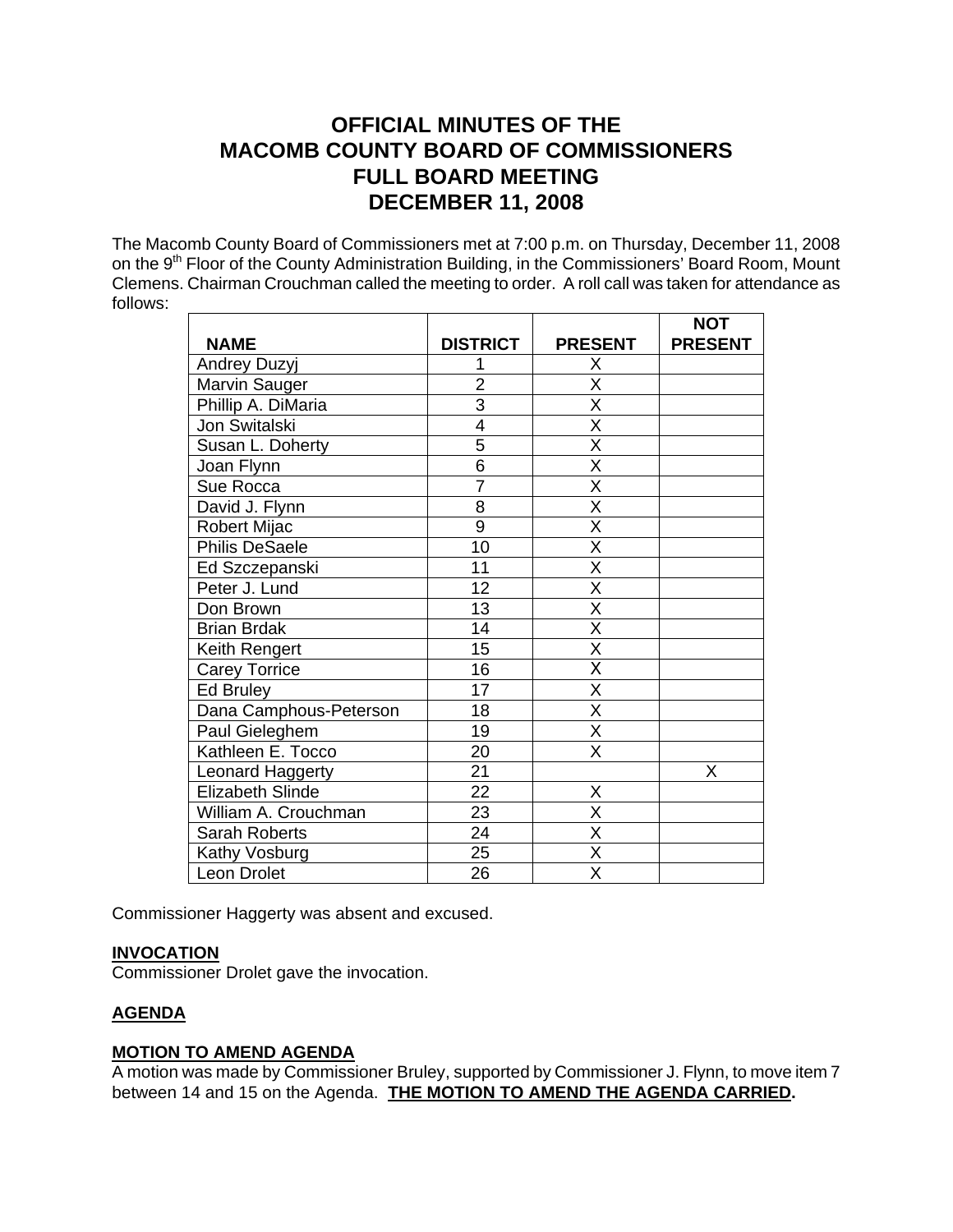## **MOTION**

A motion was made by Commissioner Camphous-Peterson, supported by Commissioner Szczepanski, to adopt the agenda as amended. **THE MOTION CARRIED.** 

#### **PUBLIC PARTICIPATION**

Sarah Marie Watson, 35148 Weideman, Clinton Twp. Joe Miller, Chesterfield Twp. Vincent Grinvalski, 16727 Juliana, Eastpointe Linda Wilemski, 47444 Forton, Chesterfield, employee of Senior Citizen Services Michelle Rogers, East Lansing Anne Fisher Mabley, 166 Lewiston, Grosse Pointe Farms Leocadia Breasbois; 7227 Meisner; China Marty Clauw, 79223 Brown Road, Bruce Township Jerry Sieja, 12927 Docksin Drive, Sterling Heights Nada Farhai, 16727 Juliana, Eastpointe Tom Miscovich, 21431 Willow Wisp, St. Clair Shores Theresa McGarity, 19 Inches Street, Mount Clemens

## *COMMITTEE REPORTS*

## **BUDGET COMMITTEE – November 18, 2008**

#### **MOTION**

The clerk read the recommendations from the Budget Committee and a motion was made by Chair Brown, supported by Vice-Chair Sauger, to adopt the committee recommendation:

1. Adopt a recommended 2009 Macomb County budget. Further, to direct the Chair of the Board to work with the Finance Department and the Personnel Department to compile a list of layoffs that would total \$20.8 million, to be brought back to the Board for approval with the intention to begin the layoff process. Further, that the Chair of the Board, Finance Department and Personnel Department work with the department heads to come up with a proposal.

#### **THE MOTION CARRIED.**

## **LEGISLATIVE AND ADMINISTRATIVE SERVICES COMMITTEE – December 1, 2008**

#### **MOTION**

The clerk read the recommendation from the Legislative and Administrative Services Committee and a motion was made by Chair Lund, supported by Vice-Chair Switalski, to adopt the committee recommendation:

1. Approve the following miscellaneous department request: One color laser printer for the Family Health Clinic Services Division of Public Health Department at a cost not to exceed \$1,372; Funding is available from the Public Health – Infant Mortality Coalition Grant.

#### **THE MOTION CARRIED**.

## **PLANNING AND ECONOMIC DEVELOPMENT COMMITTEE – December 2, 2008**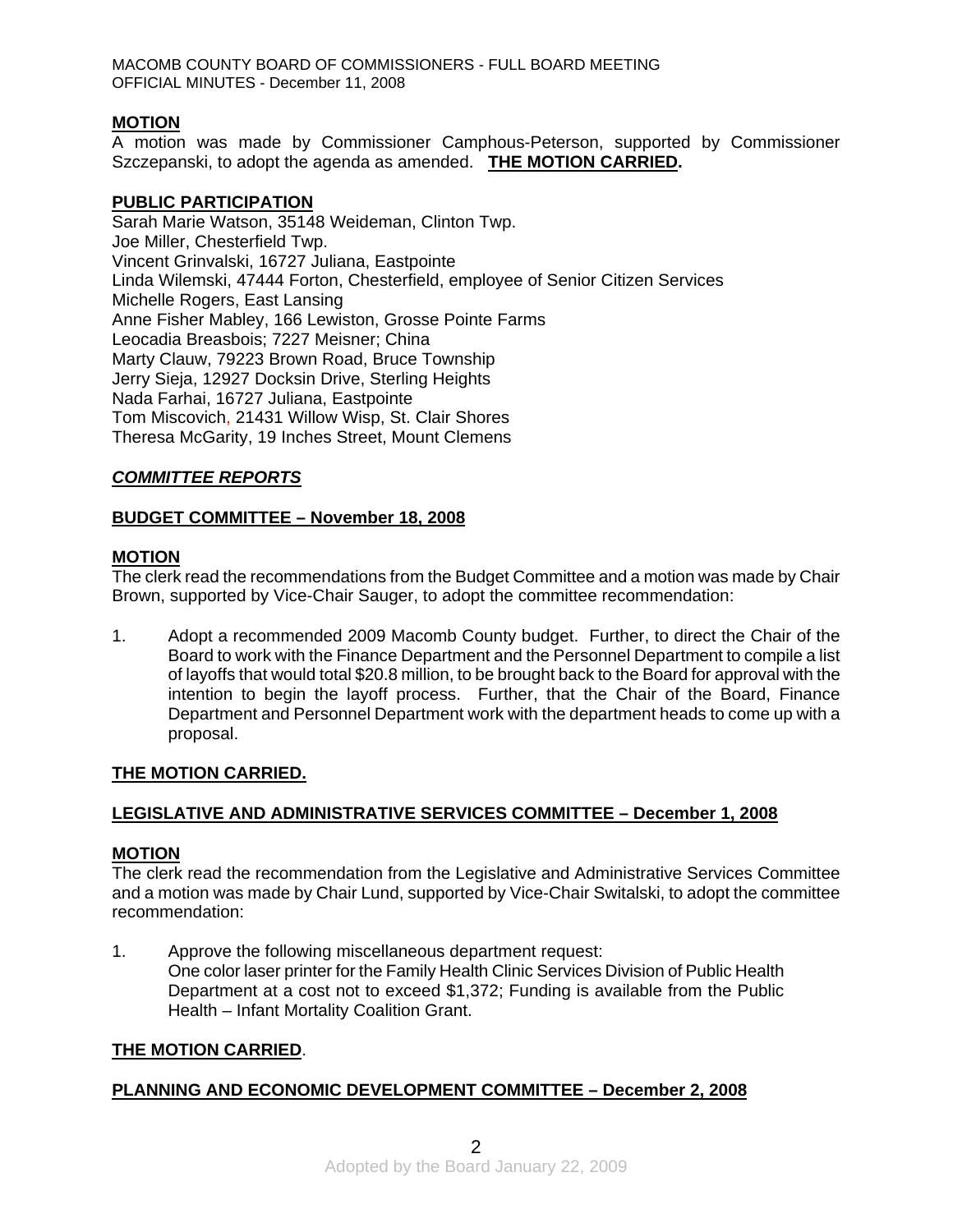## **MOTION**

The clerk read the recommendations from the Planning and Economical Development Committee and a motion was made by Chair Vosburg**,** supported by Vice-Chair Mijak, to adopt the committee recommendations:

- 1. Authorize the Board Chair to enter into agreement with the Six Rivers Regional Land Conservancy, subject to a private philanthropic contribution of \$150,000, for the establishment of a conservation easement.
- 2. Grant the name of the conservation easement to be "James B. & Ann V. Nicholson Nature Center and Floodplain Conservation Easement," subject to a philanthropic contribution of \$150,000.

## **THE MOTION CARRIED.**

## **OPERATIONAL SERVICES COMMITTEE – December 3, 2008**

#### **MOTION**

The clerk read the recommendations from the Operational Services Committee and a motion was made by Chair Joan Flynn**,** supported by Vice-Chair Tocco, to adopt the committee recommendations:

1. Authorize payment for the following invoice:

Justice Center-Phase II Bernco, Inc. 6542,450.64

Further, funds are available in the capital budget.

- 2. Award the automated (cashierless) parking equipment parking structure to the low bidder, Traffic & Safety Control Systems, Inc., in the amount of \$174,670.15 and authorize the installation of the security cameras in an amount not to exceed \$17,005.71; Further, funds are available in the 2009 budget.
- 3. Accept the proposal for Energy Management Services submitted by LPB Energy Management, but that the software portion be reviewed after the audit.

#### **THE MOTION CARRIED.**

#### **HEALTH SERVICES COMMITTEE – December 4, 2008**

## **MOTION**

The clerk read the recommendations from the Health Services Committee and a motion was made by Chair DeSaele, supported by Vice-Chair Camphous-Peterson, to adopt the committee recommendations:

- 1. Approve revised criteria for distribution of environmental problems: Lake/River fund.
- 2. Approve the Health Department's policy and general procedures regarding fee collection and documentation for personal health services.
- 3. Authorize the Health Department to emphasize specific areas of departmental activity for 2009.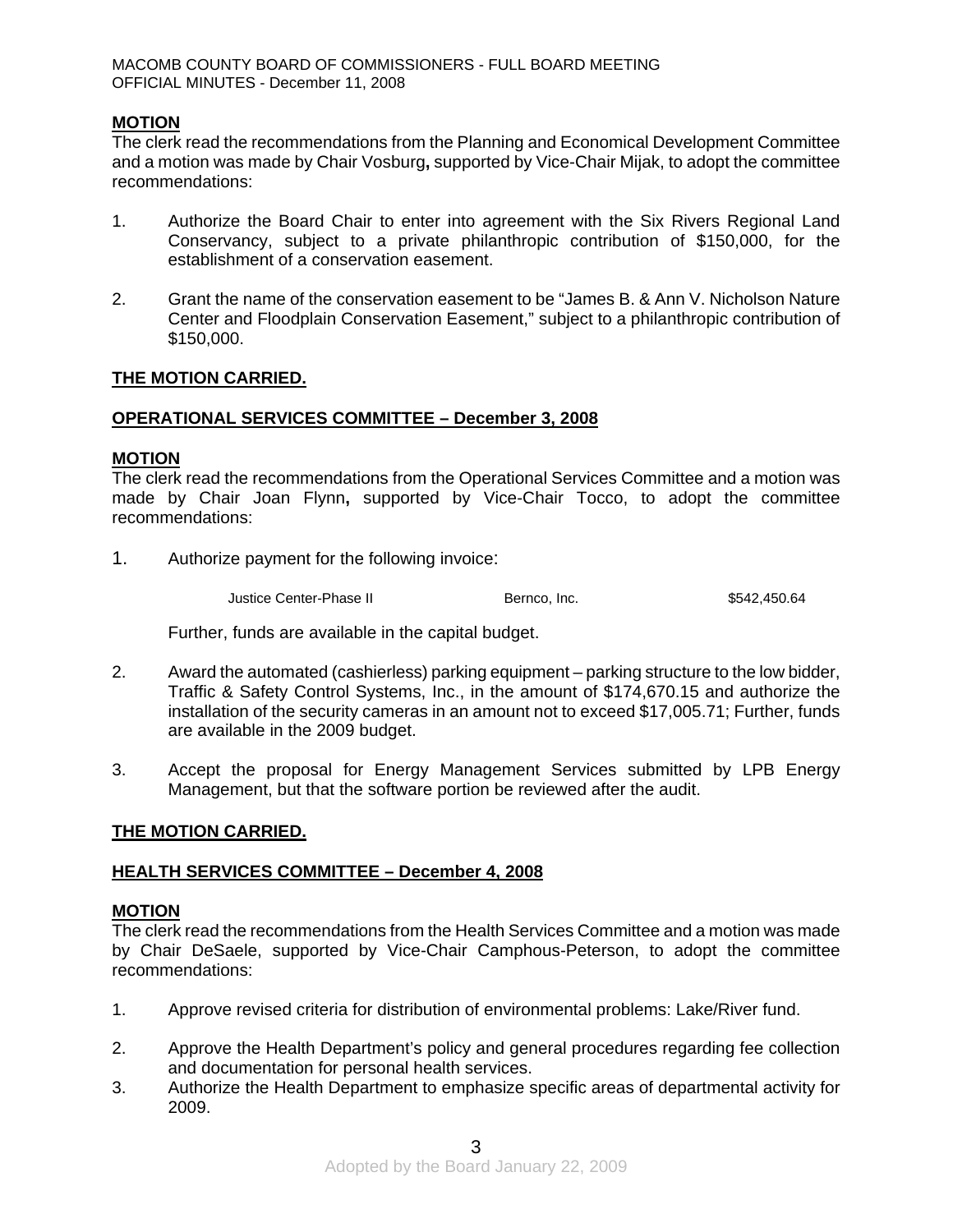- 4. Adopt regulations governing body art establishments in Macomb County, Michigan; effective date February 1, 2009 with annual license fee of \$100.00, subject to Board of Commissioners policy. (Record Drolet NO vote)
- 5. Adopt schedule of civil monetary fines for violation of provisions of regulations governing body art establishments in Macomb County. (Record Drolet NO vote)

## **THE MOTION CARRIED.**

## **COMMUNITY SERVICES COMMITTEE – December 5, 2008**

## **MOTION**

The clerk read the recommendation from the Community Services Committee and a motion was made by Chair Tocco, supported by Vice-Chair Drolet, to adopt the committee recommendation:

1. Authorize MSU Extension service to renew the contract with the Macomb Intermediate School District Early On Program to provide child care resource and referral services to early on families in the amount of \$3,000 for the 2008/2009 year.

## **THE MOTION CARRIED.**

#### **FINANCE COMMITTEE – December 8, 2008**

#### **MOTION**

The clerk read the recommendations from the Finance Committee and a motion was made by Chair Slinde, supported by Vice-Chair Szczepanski, to adopt the committee recommendations:

Commissioner Rengert asked to separate item 5. There were **NO** objections.

- 1. Approve the monthly bills (with corrections, deletions and/or addenda) and authorize payment; further, to approve the payroll in the total amount of \$10,386,540.78 with necessary modifications to the appropriations. (Torrice abstaining from bills for Torrice and Zalewski, PLLC/fees-defense attorneys).
- 2. Approve the library list of bills for the period 11/01/08 11/20/08 in the amount of \$48,567.53.
- 3. Concur with the recommendation of the review panel: John Anderson, Director, Risk Management & Safety; Doug Fouty, Human Resources Program Director and Stephanie Dobson, Human Resources Coordinator, in selecting Genworth to replace Aetna for the employee-paid benefit of long-term care coverage policy.
- 4. Allow Macomb County retirees the option of purchasing a 90-day supply of prescription drugs at local retail pharmacies.
- 6. Concur in the recommendation of legal counsel regarding the case of guy vs. Younker, et al (Roll call vote: Voting YES were: Brdak, Bruley, Crouchman, DeSaele, DiMaria, J. Flynn, Gieleghem, Mijac, Rengert, Roberts, Wwitalski, Vosburg and Slinde.)

## **THE MOTION CARRIED.**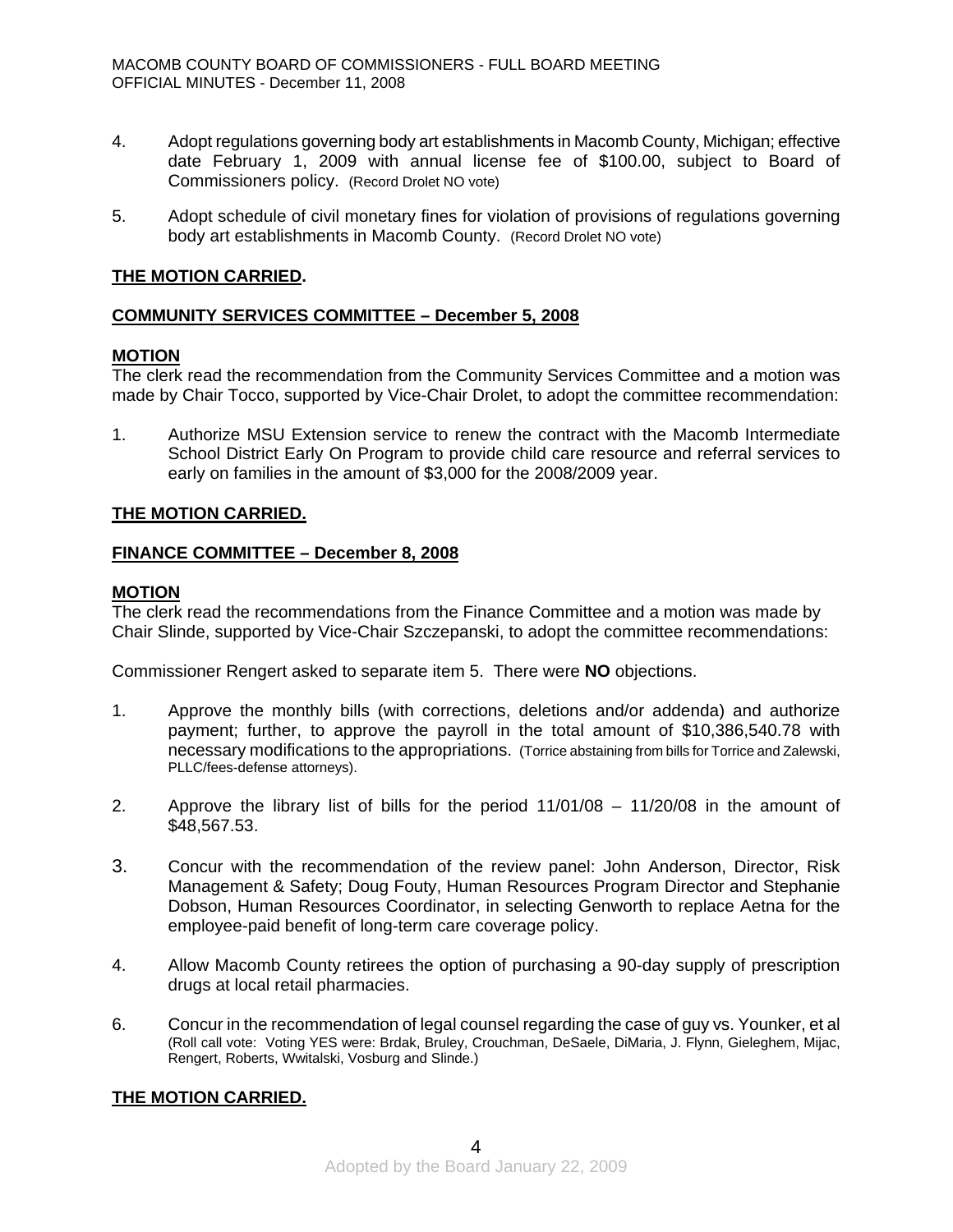## **SEPARATED MOTION**

5. Approve the lease and management agreements with Wayne State University for the Macomb County Reference and Research Center. (Record NO vote Brown, DeSaele, Drolet, Lund, Rengert, Rocca and Vosburg)

### **MOTION**

A motion was made by Commissioner Lund, supported by Commissioner DeSaele, to postpone this item to the Budget meeting on December 23rd. **THE MOTION FAILED.** 

## **THE SEPARATED MOTION CARRIED.**

## **PERSONNEL COMMITTEE – December 9, 2008**

## **MOTION**

The clerk read the recommendations from the Personnel Committee and a motion was made by Chair Camphous-Peterson, supported by Vice-Chair Duzyj, to adopt the committee recommendations:

Commissioner Camphous-Peterson asked to separate item 6. There were **NO** objections.

| One Case Manager                    | <b>Community Mental Health</b>                     |
|-------------------------------------|----------------------------------------------------|
| One Personal Property Tax Collector | Treasurer                                          |
| One Unit Manager                    | Martha T. Berry                                    |
| <b>Two Corrections Officers</b>     | Sheriff                                            |
|                                     | Approve reconfirmation of the following vacancies: |

- 2. Approve continuation of a hiring freeze for positions vacated after January 1, 2009 through December 31, 2009, excluding positions in which duties and responsibilities are performed on a 24/7 basis and positions that are funded at 50% or more from grant or external funding sources.
- 3. Approve extension of the alternative work schedule program to December 31, 2009; further, that a report be provided next month on the impact of this program on harmonizing the opening and closing of buildings and when security is needed.
- 4. Approve extension of the voluntary four-day workweek program; further, that a report be provided next month on the impact of this program on harmonizing the opening and closing of buildings and when security is needed.
- 5. Approve that 2009 across-the-board wage increases not be implemented for non-union employees.
- 7. Authorize the Community Services Agency to immediately rehire one part-time temporary Field Worker and one part-time Temporary Assistant Field Worker.

## **THE MOTION CARRIED.**

#### **SEPARATED MOTION**

6. Amend Resolution #08-67 (Establishing salaries and compensation in lieu of fees for Macomb County Commissioners) as follows:

Paragraph A: Change four absences to eight and exclude the Board Chairman and Vice-Chairman from any reduction due to an absence.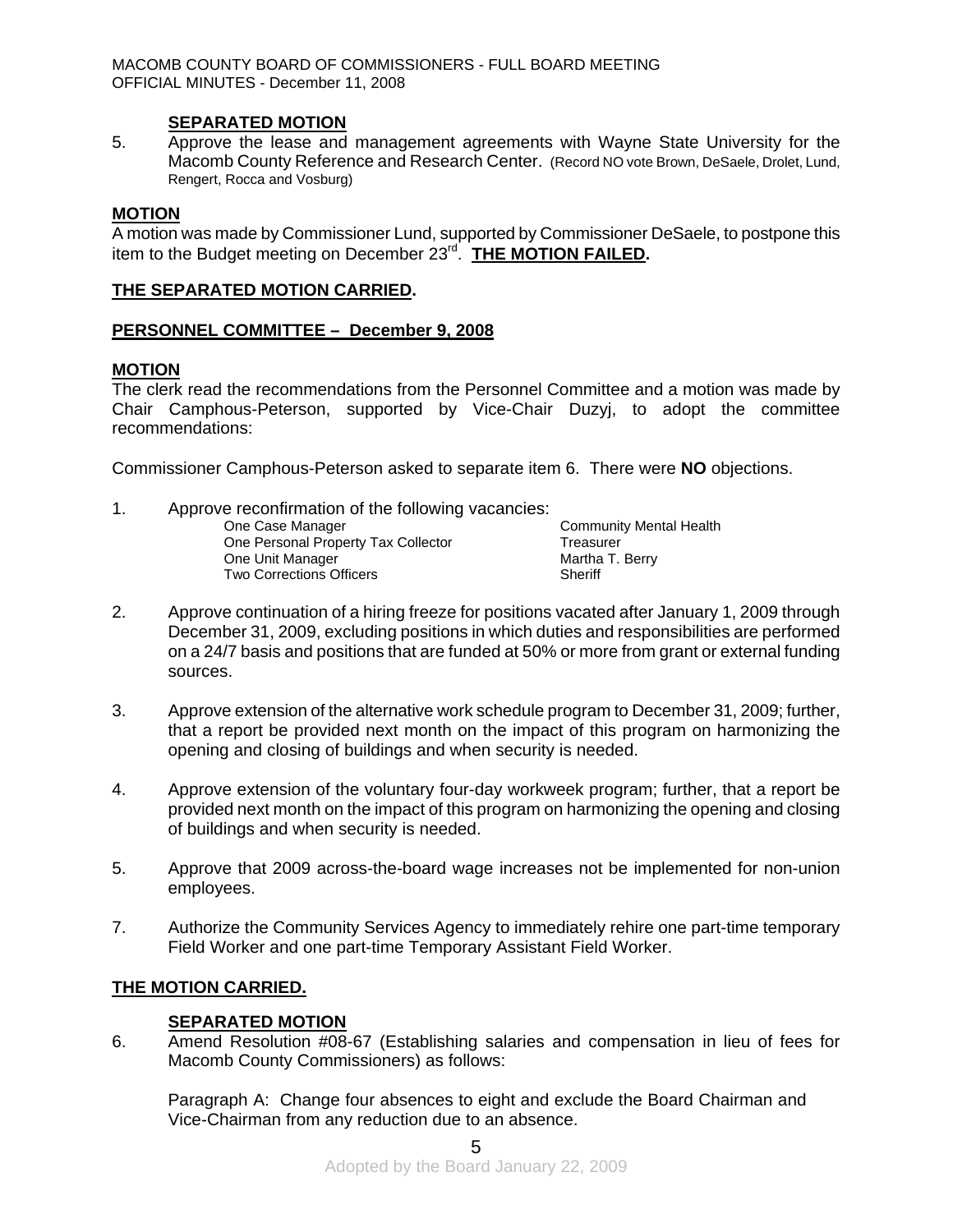> (Roll call vote: Voting YES were: Brdak, Bruley, Crouchman, DiMaria, J. Flynn, Gieleghem, Mijac, Sauger, Switalski, Tocco, Torrice, Duzyj and Camphous-Peterson Voting NO were: Brown, DeSaele, Doherty, Drolet, D. Flynn, Rengert, Roberts, Rocca, Slinde, Szczepanski and Vosburg)

> Include the following bereavement policy which would reflect what county employees receive: an additional three absences per year due to the death of a mother, father, spouse or child and one additional absence per year due to the death of a mother or father-in-law, brother or sister without reducing his/her salary. (Record NO vote: Bruley, Camphous-Peterson, DiMaria, Duzyj, Rengert, Switalski and Torrice)

Commissioner Camphous-Peterson stated the wording in paragraph A was also amended to add: "fail to attend a regularly scheduled Full Board…"

The wording was added.

A roll call vote was taken:

Voting Yes were: Brdak, Bruley, Camphous-Peterson, DiMaria, Duzyj, J. Flynn, Gieleghem, Mijac, Sauger, Switalski, Tocco, Torrice. There were 12 Yes votes.

Voting No were: Brown, DeSaele, Doherty, Drolet, D. Flynn, Lund, Rengert, Roberts, Rocca, Slinde, Szczepanski, Vosburg and Crouchman. There were 13 No votes.

#### **THE MOTION FAILED.**

#### **BUDGET COMMITTEE – December 10, 2008**

#### **MOTION**

The clerk read the recommendations from the Budget Committee and a motion was made by Chair Brown, supported by Vice-Chair Sauger, to adopt the committee recommendations:

- 1. Approve the 2008 Equalization study as submitted by the Equalization Department.
- 2. Approve the transfer of up to \$250,000 from the 2008 Juvenile Court attorney fees to the 2008 Circuit Court – attorney fees to cover projected expenses as outlined in the circuit court memo dated December 1, 2008.
- 3. Concur with the recommendation of the Risk Management & Safety Director to adjust staffing of protective service officers from (2) PSO's to (1) PSO at the county building entrance. Additionally, adjust staffing of PSO's from (2) PSO's per entrance to (1) PSO per entrance at the probate court. Both staffing adjustments will be effective on December 12, 2008.
- 4. Authorize the transfer of \$122,699 from the Water Authority Project account to the general fund contingency account.

#### **THE MOTION CARRIED.**

#### **RESOLUTIONS/TRIBUTES**

#### **MOTION**

A motion was made by Commissioner J. Flynn, supported by Commissioner Slinde, to adopt the following Resolutions in their entirety: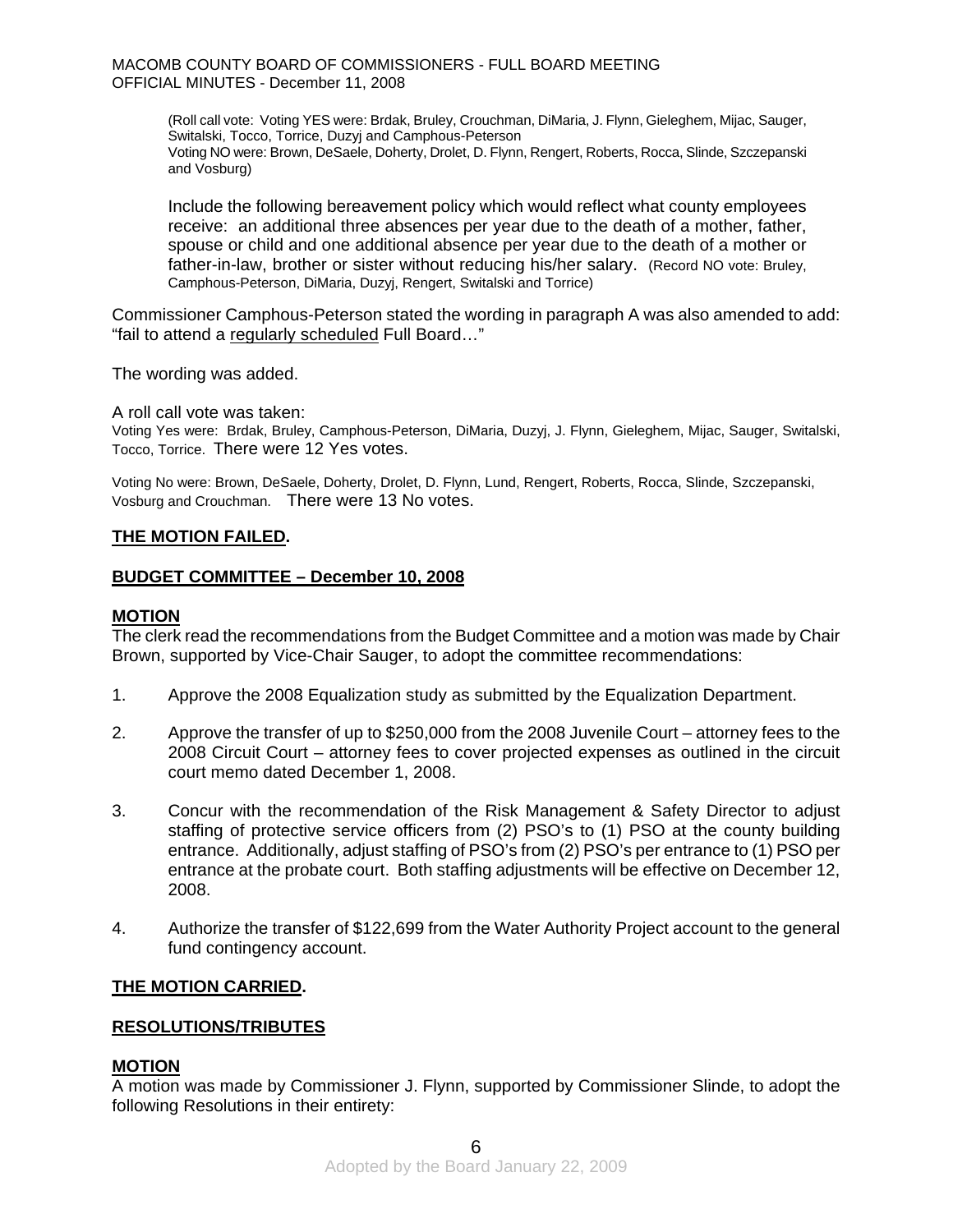- Res. No. 08-78 Address State Inconsistencies in Assessing (offered by Lund; recommended by LAS Committee on 12-01-08)
- Res. No. 08-77 In Support of Senate Bill No. 1390 Restoring County Register of Deeds Authority to Calculate Foreclosure Redemption Amounts (offered by Lund; recommended by LAS Committee on 12-01-08)
- Res. No. 08-86 Supporting the list of projects submitted by the Road Commission for the upcoming Federal Economic Stimulus package (offered by Crouchman; recommended by Operational Services Committee on 12-03-08)
- Res. No. 08-76 Commending the Mt. Calvary Community Center for its Service to the Community and Collaboration with Macomb County Community Services (offered by Doherty, Duzyj, J. Flynn, Sauger, Slinde and Switalski; recommended by Community Services Committee on 12-5-08)
- Res. No. 08-91 Establishing Salaries and Compensation in Lieu of Fees for Elected County Officials and per diem rates for County Boards and Commissions and providing for County Supplementary Pay Benefits for Circuit Court, Probate Court and Certain District Court Judges and to Provide Payment for Same Out of the General Fund for the Years 2009 and 2010 (offered by Board Chair; recommended by Personnel Committee on 12-9-08)
- Res. No. 08-92 Establishing salaries and compensation in lieu of fees for Macomb County Road Commissioners for the years 2009 and 2010 as amended (offered by Board Chair; recommended by Personnel Committee on 12-9-08)
- Res. No. 08-87 Recognizing Gary Schocke for his 28 Years of Service at Bruce Township (offered by Brown; recommended by Budget Committee on 12-10-08)
- Res. No. 08-88 Commending the City of Roseville on Their 50th Anniversary (offered by Slinde; recommended by Budget Committee on 12-10-08)
- Res. No. 08-89 Commending the Roseville Seniors (offered by Slinde; recommended by Budget Committee on 12-10-08)
- Res. No. 08-90 Commending the VFW Neil Reid Post 2358 (offered by Slinde; recommended by Budget Committee on 12-10-08)
- Res. No. 08-79 Commending Philis DeSaele for Outstanding Public Service (offered by Board Chair on behalf of Board)
- Res. No. 08-80 Commending Leon Drolet for Outstanding Public Service (offered by Board Chair on behalf of Board)
- Res. No. 08-81 Commending Leonard Haggerty for Outstanding Public Service (offered by Board Chair on behalf of Board)
- Res. No. 08-82 Commending Peter Lund for Outstanding Public Service (offered by Crouchman; recommended by Board Chair on behalf of Board)
- Res. No. 08-83 Commending Sarah Roberts for Outstanding Public Service (offered by Crouchman; recommended by Board Chair on behalf of Board)
- Res. No. 08-84 Commending Betty Slinde for Outstanding Public Service (offered by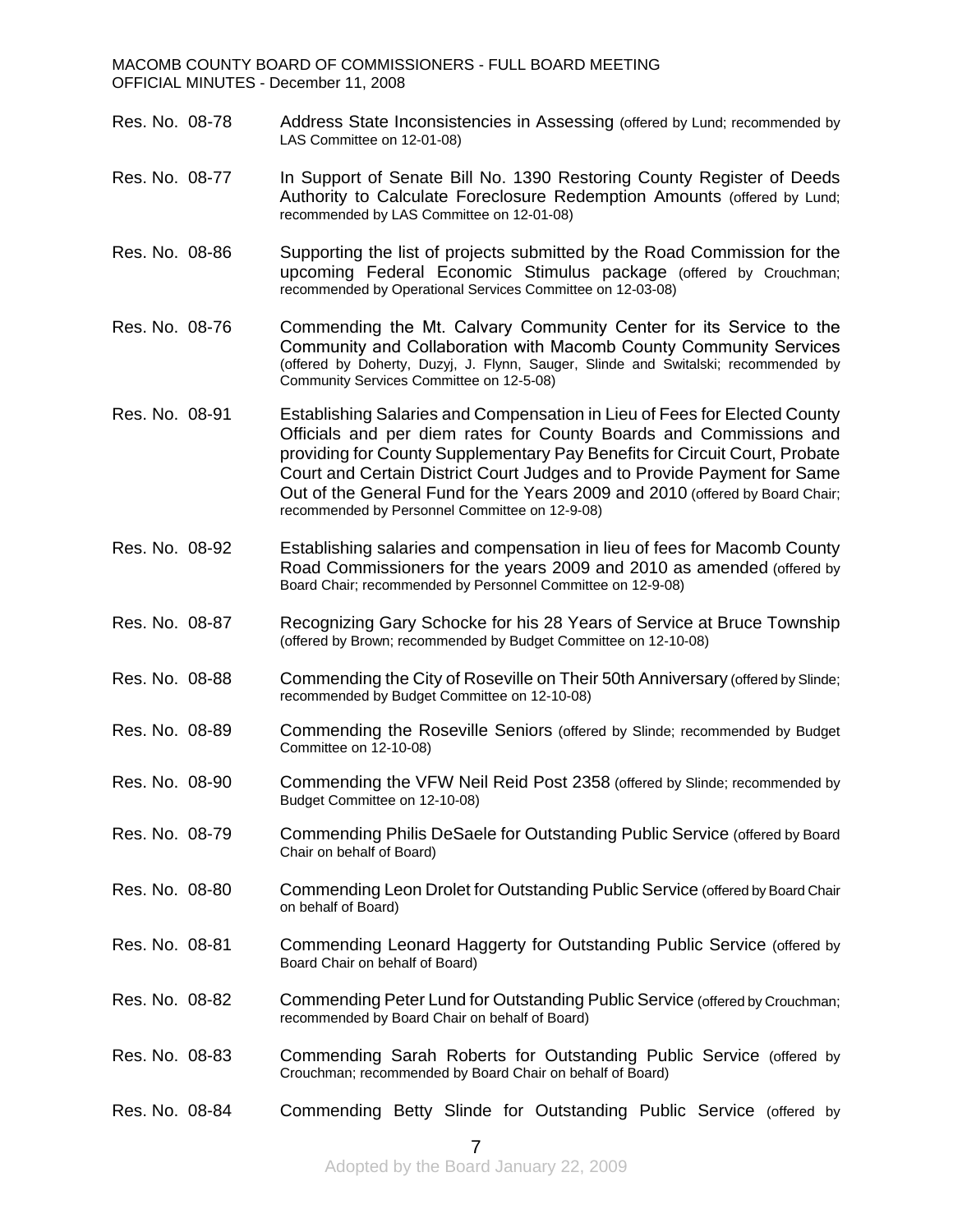Crouchman; recommended by Board Chair on behalf of Board)

Res. No. 08-85 Commending Jon Switalski for Outstanding Public Service (offered by Board Chair on behalf of Board)

## **THE MOTION CARRIED.**

## **ITEM WAIVED BY LAS COMMITTEE CHAIR**

## **MOTION**

A motion was made by Commissioner Duzyj, supported by Commissioner Doherty, to approve the publication of Macomb County services and phone numbers, county logo, artwork and advertising in the 2009 AT&T Yellow Pages at no cost to Macomb County. The Board of Commissioners grants permission to the AT&T Yellow Pages to use the designation "Official Yellow Pages of Macomb County" and to make free copies of the book available to the public in approved locations in county buildings. Macomb County also will receive two ¼-page advertisements, at no cost to the county, in the East Area, North Macomb, Mt. Clemens, New Baltimore, Sterling-Shelby, Eastside and Shoreline directories as part of this barter agreement. The annual value of the ads is about \$60,000. **THE MOTION CARRIED.** 

## **ITEM WAIVED BY PERSONNEL COMMITTEE CHAIR:**

## **MOTION**

A motion was made by Commissioner Doherty, supported by Commissioner J. Flynn, to approve reconfirmation of the following vacancy: One Account Clerk IV - Planning & Economic Development. **THE MOTION CARRIED.** 

## **REQUEST TO PURCHASE PREVIOUS SERVICE TIME**

#### **MOTION**

A motion was made by Commissioner J. Flynn, supported by Commissioner Doherty, to approve a request to purchase previous service time by Virginia Mason. **THE MOTION CARRIED.** 

## **APPOINTMENTS**

a) **Civil Service Commission** 

1 vacancy – 6 year term; 01/01/09 thru 12/31/14) Fred Blonde William A. Froberg

## b) **Health Department Hearing Board**

4 vacancies – 1 Commissioner and Alternate/1 Citizen-at-Large and Alternate) 2-year terms; 01/01/09 thru 12/31/10 Dana Camphous-Peterson Sue Rocca George Penna Donald J. Amboyer, PhD.

## c) **Parks and Recreation Commission**

4 vacancies – 2 Commissioners, 1 Homeowner and 1 SEMCOG 3-year terms; 01/01/09 thru 12/31/11 Phillip A. DiMaria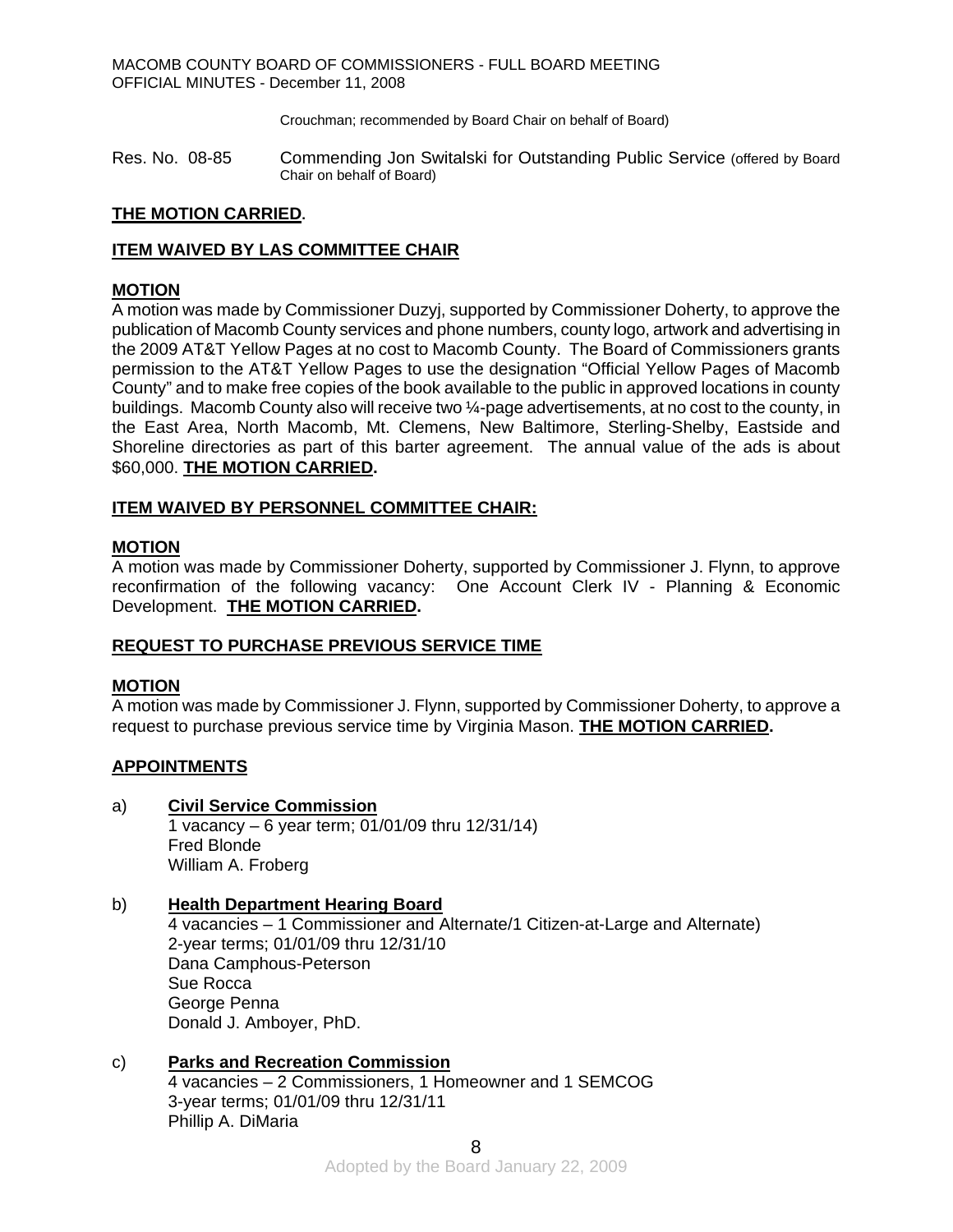Marv Sauger Timothy M. Malone

## d) **Partnership for Sustainability**

1 Republican and 1 Democrat 3-year terms; 01/01/09 thru 12/31/11 Keith Rengert (Republican representative) Vacant (Democrat representative)

## e) **Road Commission**

2 vacancies Unexpired term: date of appt. to 12/31/12 6 year term: 01/01/09 thru 12/31/14 Michael R. Landsiedel Robert M. Sawicki

## f) **Substance Abuse Advisory Council**

1 appointment 3-year term; 01/01/09 thru 12/31/11 Jeffrey Oldham

## g) **Water Quality Board**

5 vacancies Thomas Morley, reappt. Roy Schwark, reappt. Cliffton Roe, appt. These terms will run 01/01/09 thru 12/31/11.

 Kathy Vosburg, appt. (fulfill unexpired Republican Commissioner) Vacant (fulfill unexpired Democrat Commissioner) These terms will run from appointment thru 12/31/09.

## **MOTION**

A motion was made by Commissioner Brdak, supported by Commissioner Switalski, to postpone the appointments to January.

## **FRIENDLY AMENDMENT**

A friendly amendment was made by Commissioner Bruley, supported by Commissioner Camphous-Peterson, to move all appointments to the January Board meeting. Commissioners Brdak and Switalski accepted the friendly amendment.

A roll call vote was taken:

Voting Yes were: Brdak, Bruley, Camphous-Peterson, DiMaria, Doherty, Duzyj, D. Flynn, J. Flynn, Gieleghem, Mijac, Roberts, Sauger, Slinde, Switalski, Tocco, Torrice and Crouchman. There were 17 Yes votes.

Voting No were: Brown, DeSaele, Drolet, Lund, Rengert, Rocca, Szczepanski and Torrice. There were 8 No votes.

## **THE MOTION CARRIED.**

## **PRESENTATION OF RESOLUTIONS TO COMMISSIONERS DESAELE, DROLET, HAGGERTY, LUND, ROBERTS, SLINDE AND DESAELE**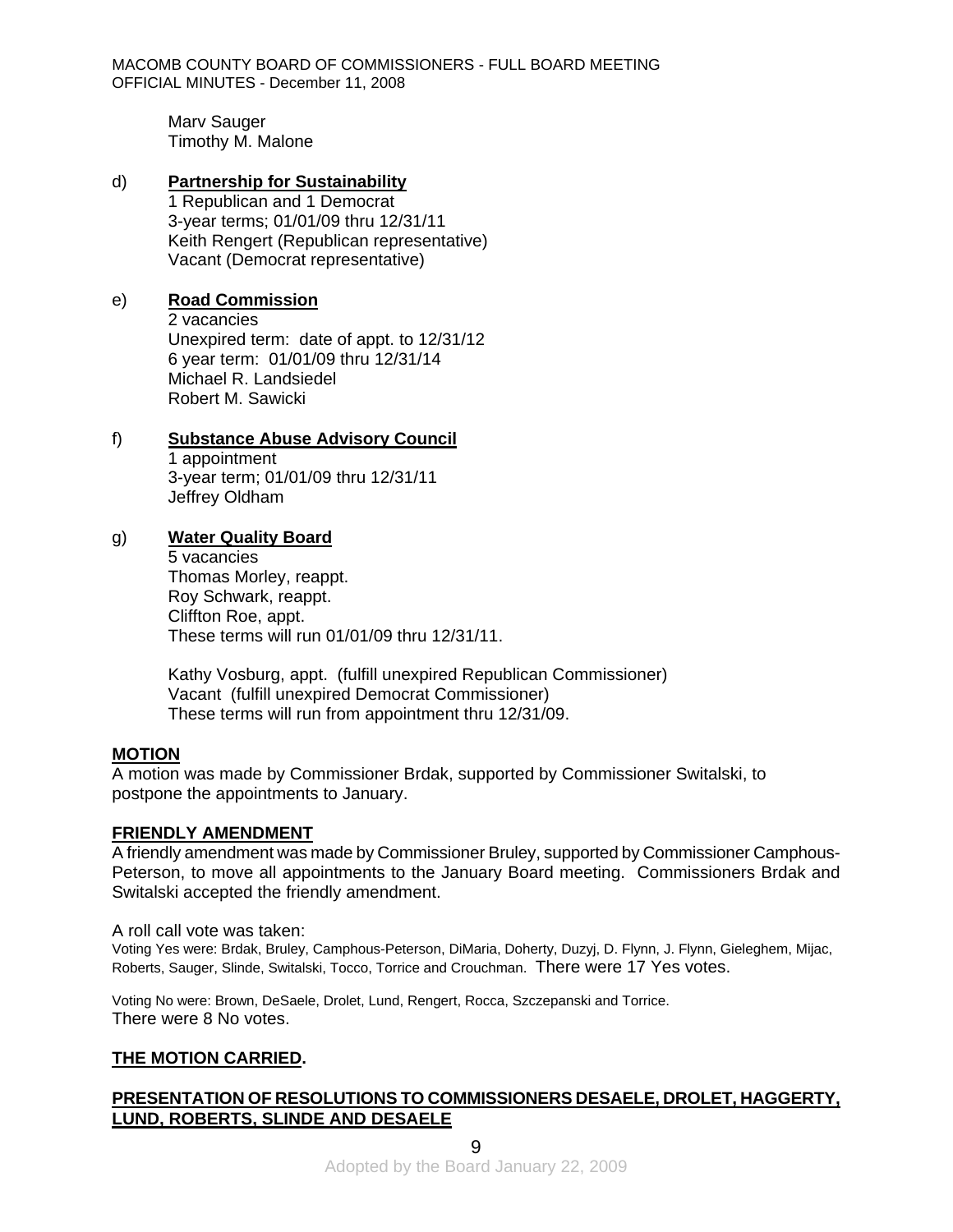#### **PUBLIC PARTICIPATION**

Jerry Sieja, 12927 Docksin Drive, Sterling Heights Marty Clauw, 79223 Brown Road, Bruce Township Tom Miscovich, 21431 Willow Wisp, St. Clair Shores

## **NEW BUSINESS**

Commissioner Duzyj spoke regarding the publication in the AT&T Yellow Pages and commended Public Affairs for arranging it at no cost to the county.

#### **MOTION**

A motion was made by Commissioner Camphous-Peterson, supported by Commissioner Duzyj, to go into executive session to discuss labor negotiations. **THE MOTION CARRIED.** 

In accordance with the motion, the board entered executive session at 9:14 p.m., with it concluding at 10:47 p.m.

The meeting was adjourned to December 15, 2008 at 8:30 a.m.

# **DECEMBER 15, 2008**

The Macomb County Board of Commissioners met at 8:30 a.m. on Monday, December 15, 2008 on the  $9<sup>th</sup>$  Floor of the County Administration Building, in the Commissioners' Board Room, Mount Clemens. Chairman Crouchman called the meeting to order.

| <b>NAME</b>             | <b>DISTRICT</b> | <b>PRESENT</b> | <b>NOT</b><br><b>PRESENT</b> |
|-------------------------|-----------------|----------------|------------------------------|
| Andrey Duzyj            |                 | X.             |                              |
| Marvin Sauger           | $\overline{2}$  | X              |                              |
| Phillip A. DiMaria      | 3               | Χ              |                              |
| Jon Switalski           | 4               | X              |                              |
| Susan L. Doherty        | 5               | X              |                              |
| Joan Flynn              | $\overline{6}$  | X              |                              |
| Sue Rocca               | $\overline{7}$  | Χ              |                              |
| David J. Flynn          | 8               | Χ              |                              |
| Robert Mijac            | $\overline{9}$  | Χ              |                              |
| <b>Philis DeSaele</b>   | 10              | Χ              |                              |
| Ed Szczepanski          | 11              | X              |                              |
| Peter J. Lund           | 12              | Χ              |                              |
| Don Brown               | 13              | Χ              |                              |
| <b>Brian Brdak</b>      | 14              | Χ              |                              |
| Keith Rengert           | 15              | X              |                              |
| <b>Carey Torrice</b>    | 16              | X              |                              |
| <b>Ed Bruley</b>        | 17              | X              |                              |
| Dana Camphous-Peterson  | 18              | X              |                              |
| Paul Gieleghem          | 19              | X              |                              |
| Kathleen E. Tocco       | 20              | Χ              |                              |
| Leonard Haggerty        | 21              |                | Χ                            |
| <b>Elizabeth Slinde</b> | 22              | X              |                              |

## **ROLL CALL**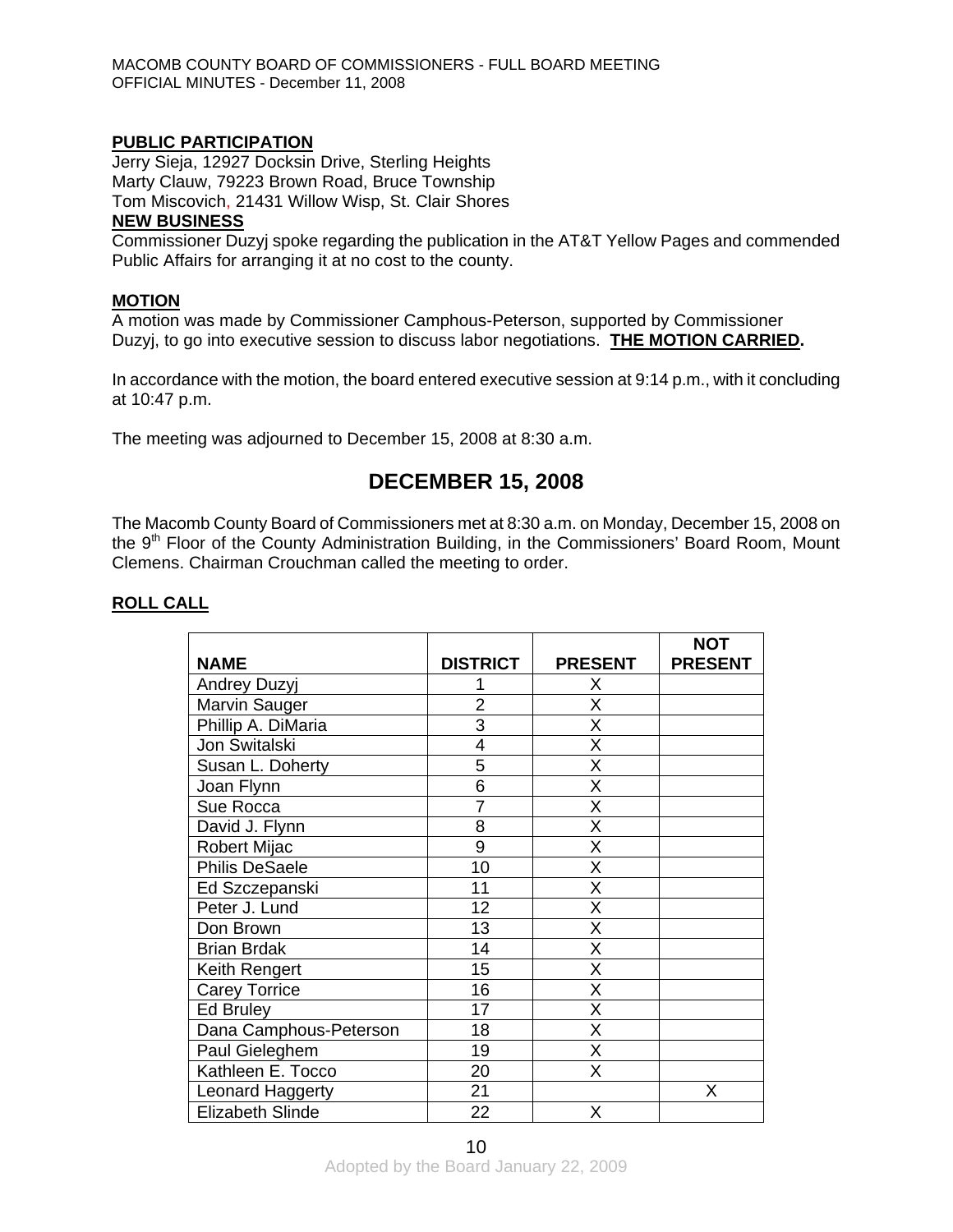| William A. Crouchman |    |  |
|----------------------|----|--|
| <b>Sarah Roberts</b> |    |  |
| Kathy Vosburg        | 25 |  |
| Leon Drolet          | 26 |  |

Commissioner Haggerty was absent and excused.

#### **MOTION**

A motion was made by Commissioner Duzyj, supported by Commissioner Camphous-Peterson, to go into executive session to discuss labor negotiations. **THE MOTION CARRIED.** 

In accordance with the motion, the board entered executive session at 8:34 a.m., with it concluding at 9:48 a.m.

## **ROLL CALL**

|                        |                 |                         | <b>NOT</b>     |
|------------------------|-----------------|-------------------------|----------------|
| <b>NAME</b>            | <b>DISTRICT</b> | <b>PRESENT</b>          | <b>PRESENT</b> |
| Andrey Duzyj           | 1               | Χ                       |                |
| Marvin Sauger          | $\overline{2}$  | X                       |                |
| Phillip A. DiMaria     | 3               | $\overline{\mathsf{x}}$ |                |
| Jon Switalski          | 4               | X                       |                |
| Susan L. Doherty       | 5               | X                       |                |
| Joan Flynn             | 6               | $\overline{\mathsf{x}}$ |                |
| Sue Rocca              | $\overline{7}$  | $\overline{\mathsf{x}}$ |                |
| David J. Flynn         | 8               | $\overline{\mathsf{x}}$ |                |
| Robert Mijac           | $\overline{9}$  | $\overline{\sf x}$      |                |
| <b>Philis DeSaele</b>  | 10              | X                       |                |
| Ed Szczepanski         | 11              | X                       |                |
| Peter J. Lund          | 12              | $\overline{\mathsf{x}}$ |                |
| Don Brown              | 13              | $\overline{\mathsf{x}}$ |                |
| <b>Brian Brdak</b>     | 14              | X                       |                |
| Keith Rengert          | 15              | $\overline{\mathsf{x}}$ |                |
| <b>Carey Torrice</b>   | 16              | $\overline{\mathsf{x}}$ |                |
| Ed Bruley              | 17              | $\overline{\mathsf{x}}$ |                |
| Dana Camphous-Peterson | 18              | $\overline{\mathsf{x}}$ |                |
| Paul Gieleghem         | 19              | X                       |                |
| Kathleen E. Tocco      | 20              | X                       |                |
| Leonard Haggerty       | 21              |                         | X              |
| Elizabeth Slinde       | 22              | X                       |                |
| William A. Crouchman   | 23              | $\overline{\mathsf{x}}$ |                |
| <b>Sarah Roberts</b>   | 24              | $\overline{\mathsf{x}}$ |                |
| Kathy Vosburg          | 25              | $\overline{\mathsf{x}}$ |                |
| Leon Drolet            | 26              | X                       |                |

## **RECESS**

## **MOTION**

A motion was made by Commissioner Duzyj, supported by Commissioner D. Flynn, to recess the meeting to Friday morning, December 19, 2008 at 9:00 a.m. **THE MOTION CARRIED.**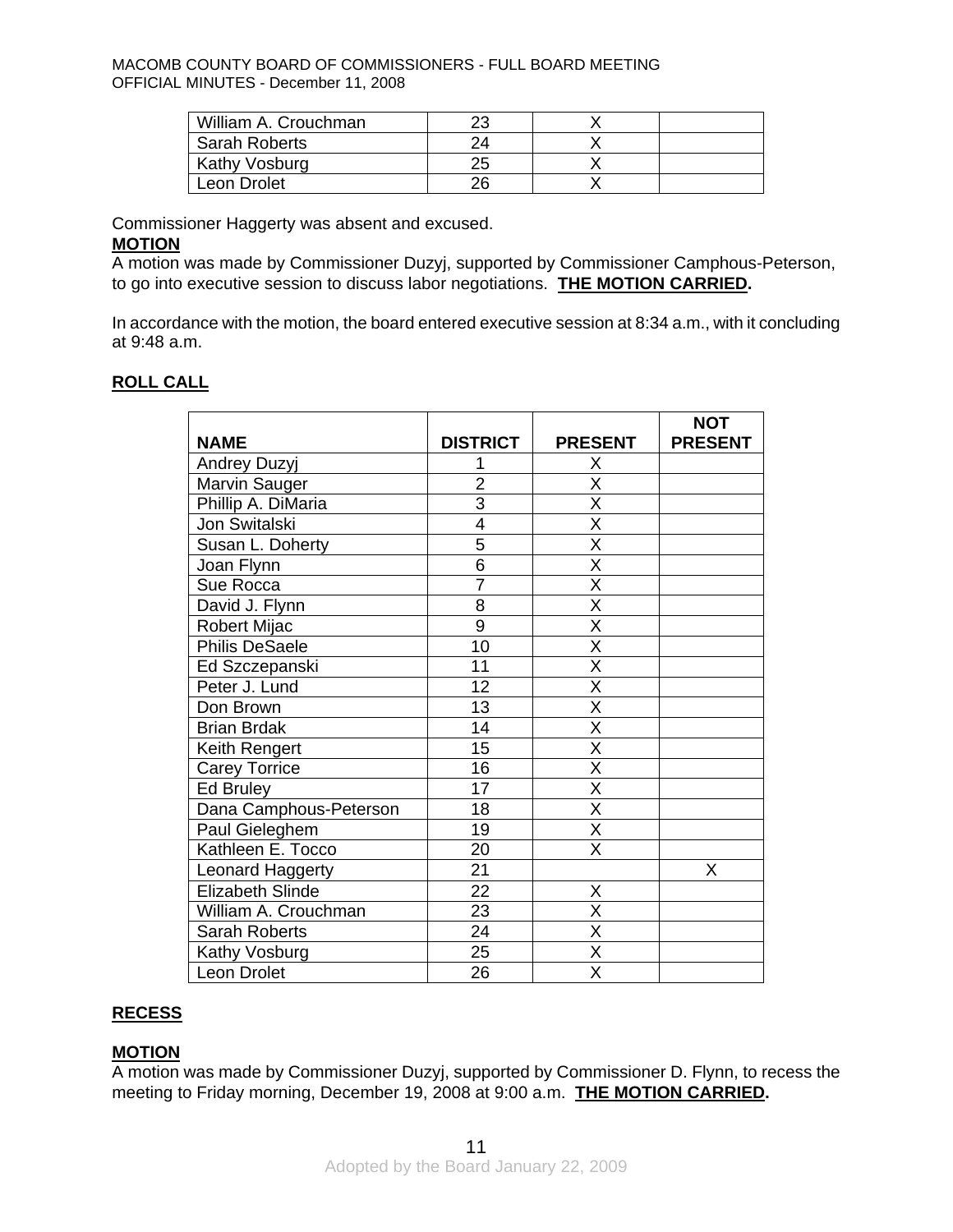Chair Crouchman recessed the meeting at 9:50 a.m.

# **DECEMBER 19, 2008**

The Macomb County Board of Commissioners met at 9:35 a.m. on Friday, December 19, 2008 on the 9<sup>th</sup> Floor of the County Administration Building, in the Commissioners' Board Room, Mount Clemens. Chairman Crouchman called the meeting to order.

The board continued executive session, with it concluding at 11:02 a.m.

#### **MOTION**

A motion was made by Commissioner Lund, supported by Commissioner Roberts, to come out of executive session. **THE MOTION CARRIED.** 

#### **ROLL CALL**

|                         |                 |                         | <b>NOT</b>     |
|-------------------------|-----------------|-------------------------|----------------|
| <b>NAME</b>             | <b>DISTRICT</b> | <b>PRESENT</b>          | <b>PRESENT</b> |
| Andrey Duzyj            | 1               | X                       |                |
| Marvin Sauger           | $\overline{2}$  |                         | X              |
| Phillip A. DiMaria      | $\overline{3}$  | Χ                       |                |
| Jon Switalski           | $\overline{4}$  |                         | Χ              |
| Susan L. Doherty        | $\overline{5}$  | X                       |                |
| Joan Flynn              | $\overline{6}$  | $\overline{\mathsf{X}}$ |                |
| Sue Rocca               | $\overline{7}$  | $\overline{\mathsf{x}}$ |                |
| David J. Flynn          | 8               |                         | X              |
| Robert Mijac            | 9               |                         | X              |
| Philis DeSaele          | 10              | X                       |                |
| Ed Szczepanski          | 11              |                         | X              |
| Peter J. Lund           | 12              | Χ                       |                |
| Don Brown               | 13              | $\overline{\mathsf{x}}$ |                |
| <b>Brian Brdak</b>      | 14              | $\overline{\mathsf{x}}$ |                |
| Keith Rengert           | 15              | $\overline{\mathsf{x}}$ |                |
| <b>Carey Torrice</b>    | 16              |                         | X              |
| <b>Ed Bruley</b>        | 17              | X                       |                |
| Dana Camphous-Peterson  | 18              | $\overline{\mathsf{x}}$ |                |
| Paul Gieleghem          | 19              | $\overline{\mathsf{x}}$ |                |
| Kathleen E. Tocco       | 20              | $\overline{\mathsf{x}}$ |                |
| Leonard Haggerty        | $\overline{21}$ | $\overline{\mathsf{x}}$ |                |
| <b>Elizabeth Slinde</b> | 22              |                         | X              |
| William A. Crouchman    | 23              | Χ                       |                |
| Sarah Roberts           | 24              | $\overline{\mathsf{x}}$ |                |
| Kathy Vosburg           | 25              | $\overline{\mathsf{x}}$ |                |
| Leon Drolet             | 26              | $\overline{\mathsf{x}}$ |                |

Commissioners D. Flynn, Szczepanski, Sauger, Switalski, Mijac, Torrice and Slinde were absent. Commissioners DiMaria, Duzyj, Camphous-Peterson, J. Flynn, Haggerty and Bruley were excused.

#### **ADJOURNMENT**

#### **MOTION**

A motion was made by Commissioner Lund, supported by Commissioner Roberts, to adjourn. **THE**